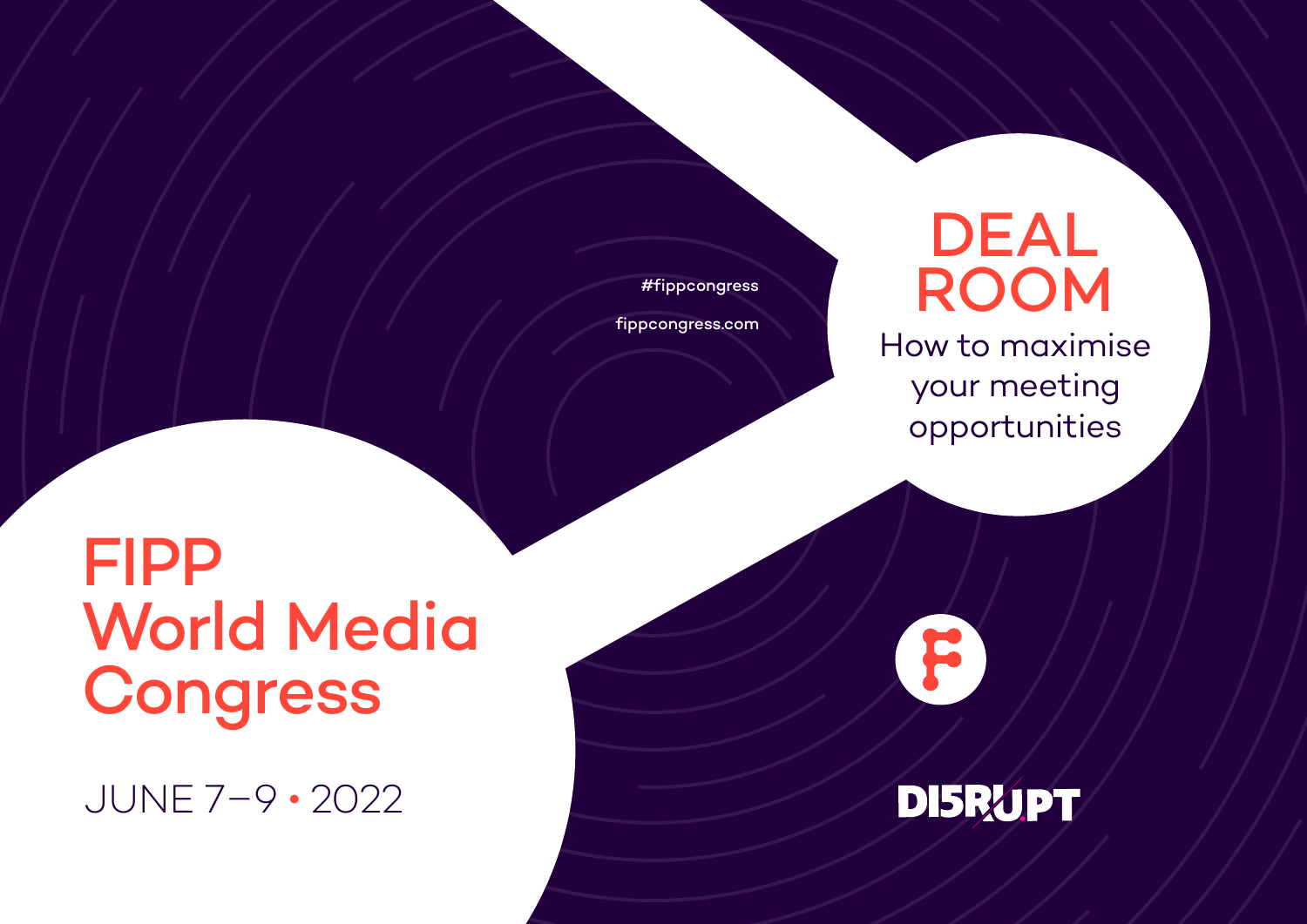JUNE 7–9 • 2022

### **What is a deal room?**

We have partnered with Deal Room to facilitate booking your one-to-one meetings at Congress. Deal Room is a web platform dedicated to:

- $\rightarrow$  Business Networking
- $\rightarrow$  Matching the needs of event participants and getting them connected

Below we explain more about how to create an account or log in to Deal Room, and how to make the best of the platform. Deal Room has also prepared a video (6 minutes) explaining all the ins and outs, if you prefer to watch that.

#### [The video is here](mailto:https://www.youtube.com/watch%3Fv%3Dmue0B1lcS6s?subject=).

### 01

### Link to create an account and log-in to Deal Room

If you are signed up for Congress, you will have received [this link](https://letsgo.dealroomevents.com/registration) via email.

- ◆ If you have not used Deal Room before, you will be asked to create an account and password before logging in
- ◆ If you have used Deal Room before, you can log in with your user name and password
	- $\rightarrow$  Not yet registered? This is the screen you will see when going onto Deal Room.
	- $\rightarrow$  Already registered? Click the "Login" button in the top right corner of the screen.



➜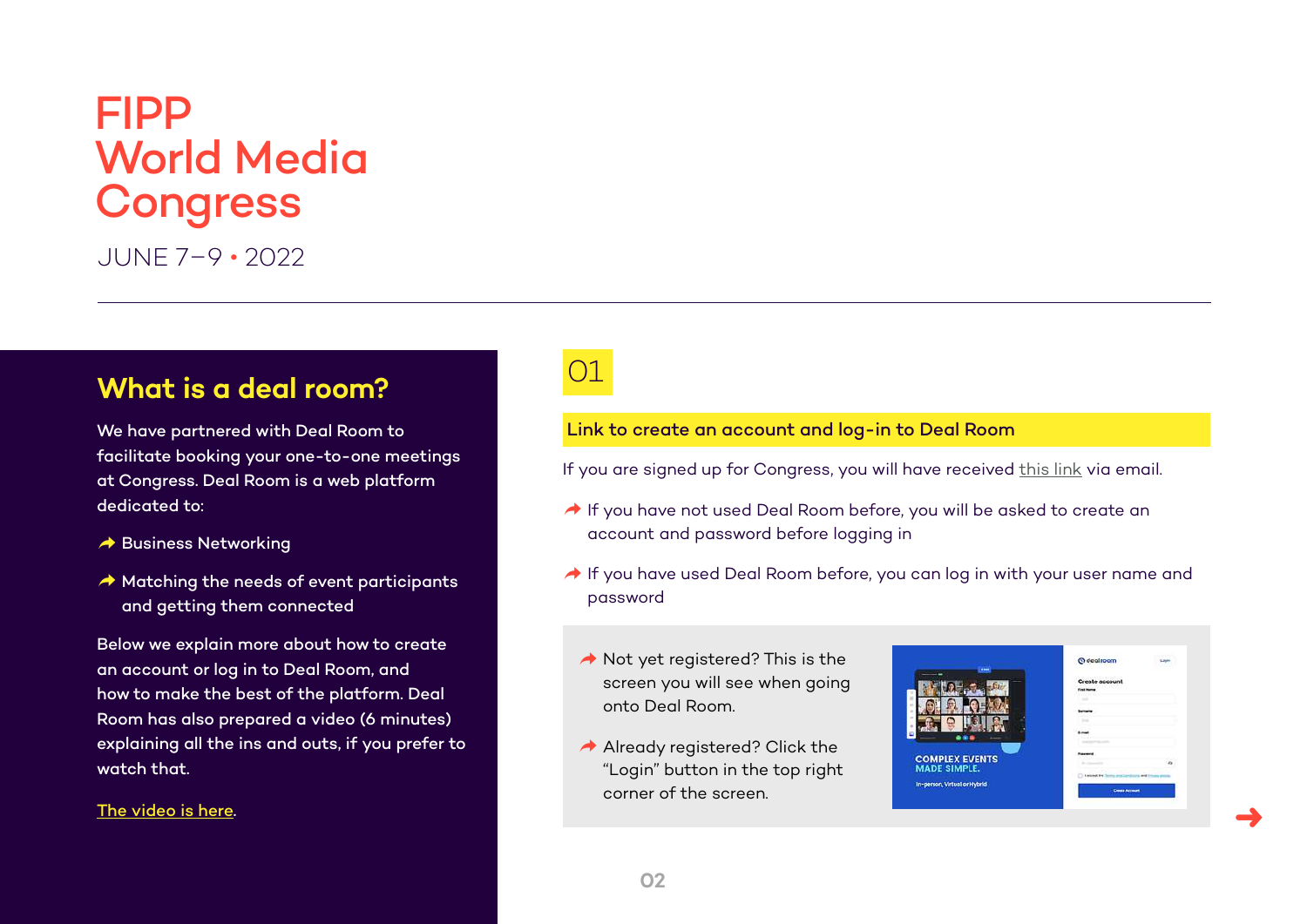JUNE 7–9 • 2022

### 02

#### Once logged into the account

You will see a screen with the events you are registered for, in our case, FIPP World Media Congress 2022.

- $\rightarrow$  On the left are your notifications, personal agenda, invitations, contacts connected with and messenger app.
- $\rightarrow$  To enter the Congress Deal Room, click join (the green button below the Congress graphic).



### 03

#### Once you have entered the Deal Room

 $\rightarrow$  Looking at the horizontal navigation at the top – you can see an overview with information on the overall Congress schedule, speaker programme and so on.

|                                              | <b>Nothcatana</b>                   |                | C: Labby                                                                                                                                               | G2 Albertisten                                 | <b>O</b> Expan | El Program | <b>D</b> Scientisms              |                             |
|----------------------------------------------|-------------------------------------|----------------|--------------------------------------------------------------------------------------------------------------------------------------------------------|------------------------------------------------|----------------|------------|----------------------------------|-----------------------------|
|                                              | E Agenta                            | $\overline{a}$ |                                                                                                                                                        |                                                |                |            |                                  |                             |
|                                              | <sup>P</sup> a Industries           | R              |                                                                                                                                                        |                                                |                |            | <b>FIPP World Media Congress</b> | <b>Brought in your live</b> |
|                                              | Girlade                             |                |                                                                                                                                                        | LISBON-CASCAIS PORTUGAL . JUNE 7-9             |                |            |                                  | <b>DISRUPT</b>              |
|                                              | <b>CT</b> Museumger                 |                |                                                                                                                                                        |                                                |                |            |                                  |                             |
| 田                                            | All annotes                         |                | The Deal Room area is in the varsie hold, downshire as you will through the reception, and dreetly outside the second<br><b>Congress speaker stage</b> |                                                |                |            |                                  |                             |
|                                              | <b>MY EVENT PROFILE</b>             |                |                                                                                                                                                        | How du I meet ather participants at the event? |                |            |                                  |                             |
|                                              | Co-floureller                       |                | <b>Mont Avent Iles</b>                                                                                                                                 |                                                |                |            |                                  |                             |
| OVER                                         | Our Brams and Nationes of Ethnicial |                | <b>Sessions</b>                                                                                                                                        |                                                |                |            |                                  |                             |
| <b>DOM</b><br>alize, investors and Partners. |                                     | <b>Cublica</b> |                                                                                                                                                        |                                                |                |            |                                  |                             |
| $-144$                                       |                                     | UK Juma 2010   |                                                                                                                                                        |                                                |                |            |                                  |                             |
|                                              |                                     |                | Pugpig Trotters Running & Walking Club                                                                                                                 |                                                |                |            |                                  |                             |

➜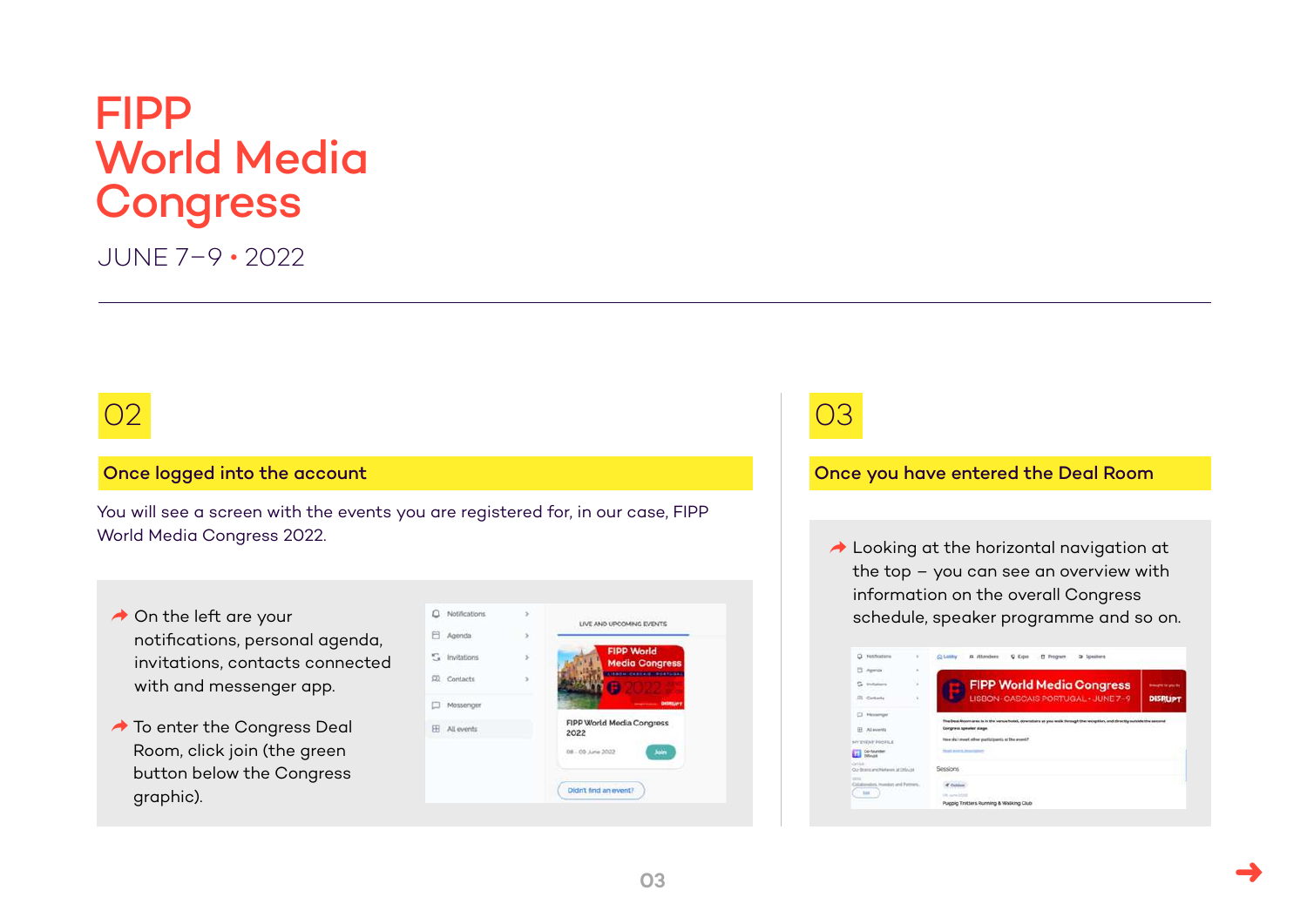JUNE 7–9 • 2022

### 04

### Completing your Congress profile:

- $\rightarrow$  See your Event Profile section in the bottom right corner of your Congress hub.
- $\rightarrow$  Click on edit to update your profile.
- **A** The section on what you can offer attendees and what you seek from others are particularly helpful in optimising your Deal Room experience.
- $\rightarrow$  You can also add social media handles and other interests, to help your fellow delegates to "get to know you" even before you meet face to face.



➜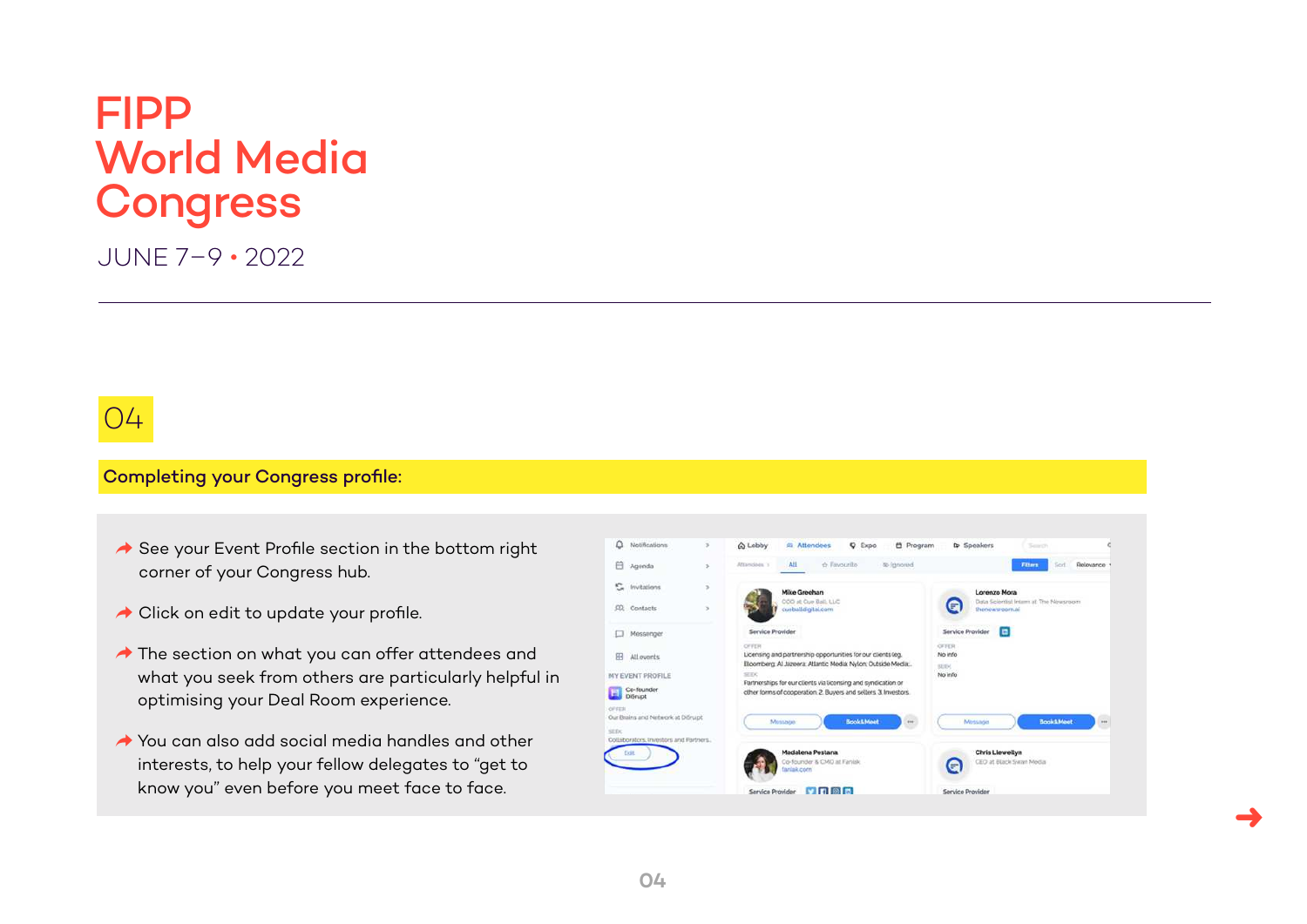JUNE 7–9 • 2022

### 05

#### Meeting other participants at the event

- $\rightarrow$  In the Congress hub, click on "Attendees" in the top navigation. You will now see your fellow Congress attendees listed.
- $\rightarrow$  You can scroll through the list, or search for attendees or companies by name.
- $\rightarrow$  Once you find who you are looking for, you can message them or ask to meet. The accepting participant will be given time slots that meet yours and can decide to accept or decline.



### TIP

We recommend updating your own profiles (see more below) with what you are looking for from meetings at Congress, and what you are offering.

It also helps to type an intro with your invitations to others to meet, providing context.